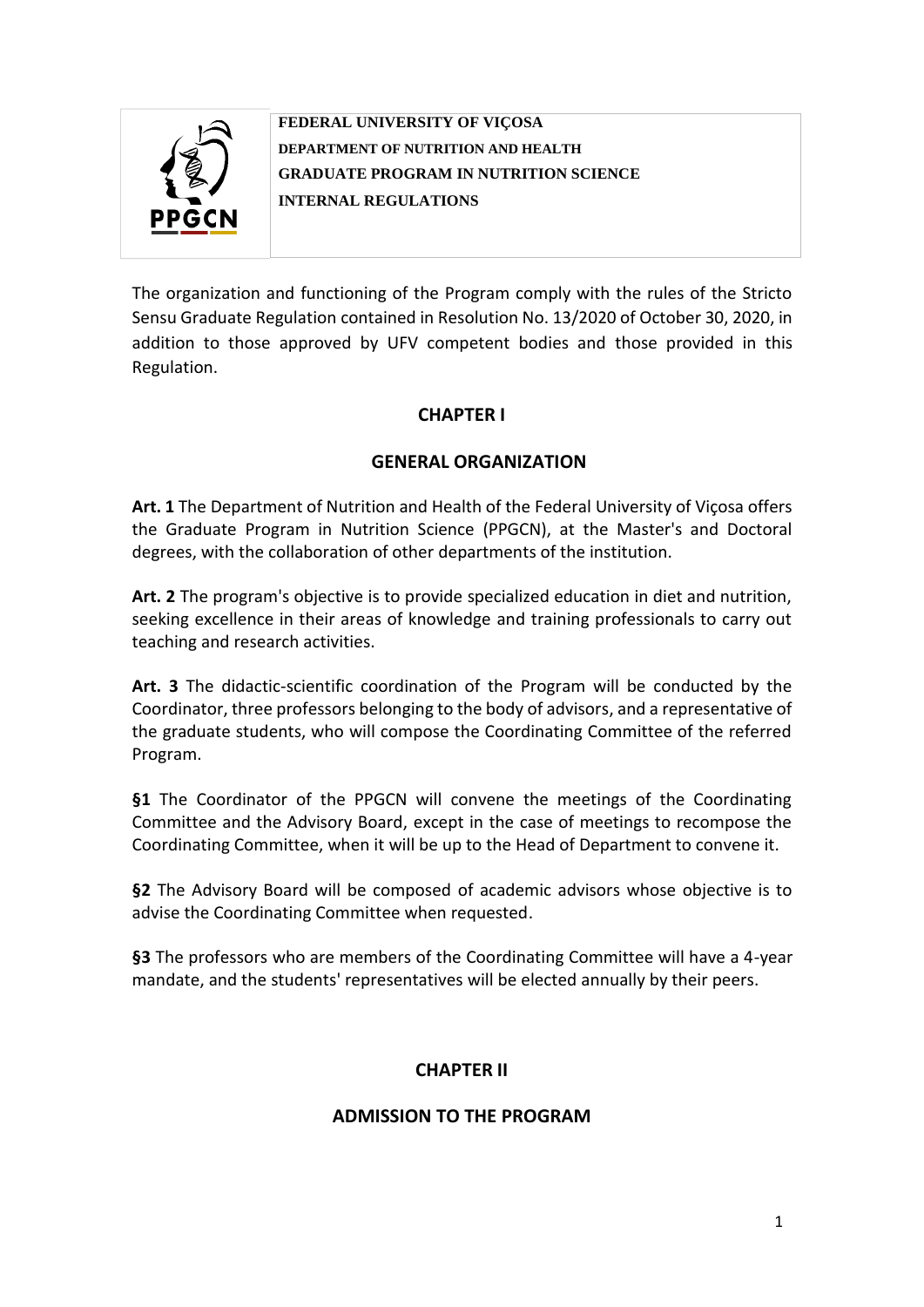**Art. 4** Candidates for the Graduate Program in Nutrition Science must have a degree in Nutrition or a related field.

**Sole paragraph** - A master's degree or a change of level without the defense of a dissertation will be required for admission to the Doctoral program.

**Art. 5** The selection of candidates will be based on the criteria established by the Coordinating Committee and documents required for registration, according to a specific Notice to be published in each selection process.

**§1** The selection will only be valid for enrollment in the academic period for which the candidate was approved or for the subsequent period, if authorized by the Coordinating Committee, except in the case of applications via specific international cooperation programs.

**§2** For the Master's level, the selection of candidates will be based on a written test of technical-scientific knowledge in the field of nutrition and health and English language, analysis of the descriptive memorial and curriculum vitae with supporting documents, and an interview. The components of the examining board will be previously disclosed in the respective Notice.

a - Approval will be conditioned to obtaining at least 60% of the arithmetic mean of the grades awarded in the written test of knowledge, in the descriptive memorial, in the curriculum vitae analysis, and the interview.

b - Candidates who do not obtain a minimum of 60% of the grade in the written test of technical-scientific knowledge in the field of nutrition and health and/or who do not attend the interview will be disqualified.

§**3** For the Doctorate level, the selection of candidates will be made through an analysis of the written project, the presentation and oral argument, the descriptive memorial, and the curriculum vitae with supporting documents. The components of the examining board will be previously disclosed in the respective Notice.

a – The documentation will not be homologated if the candidate does not prove the publication of a scientific article in the last 5 (five) years or a letter of acceptance for its publication in a national or foreign journal Qualis A4 or higher.

b - Approval will be conditioned to obtaining at least 60% of the arithmetic mean of the grades attributed to the analysis of the written project and its presentation, followed by oral argument, descriptive memorial, and curriculum vitae.

**§4** The stages "interview" for the Master's level and "presentation and argumentation of the written project" for the doctorate level will be recorded.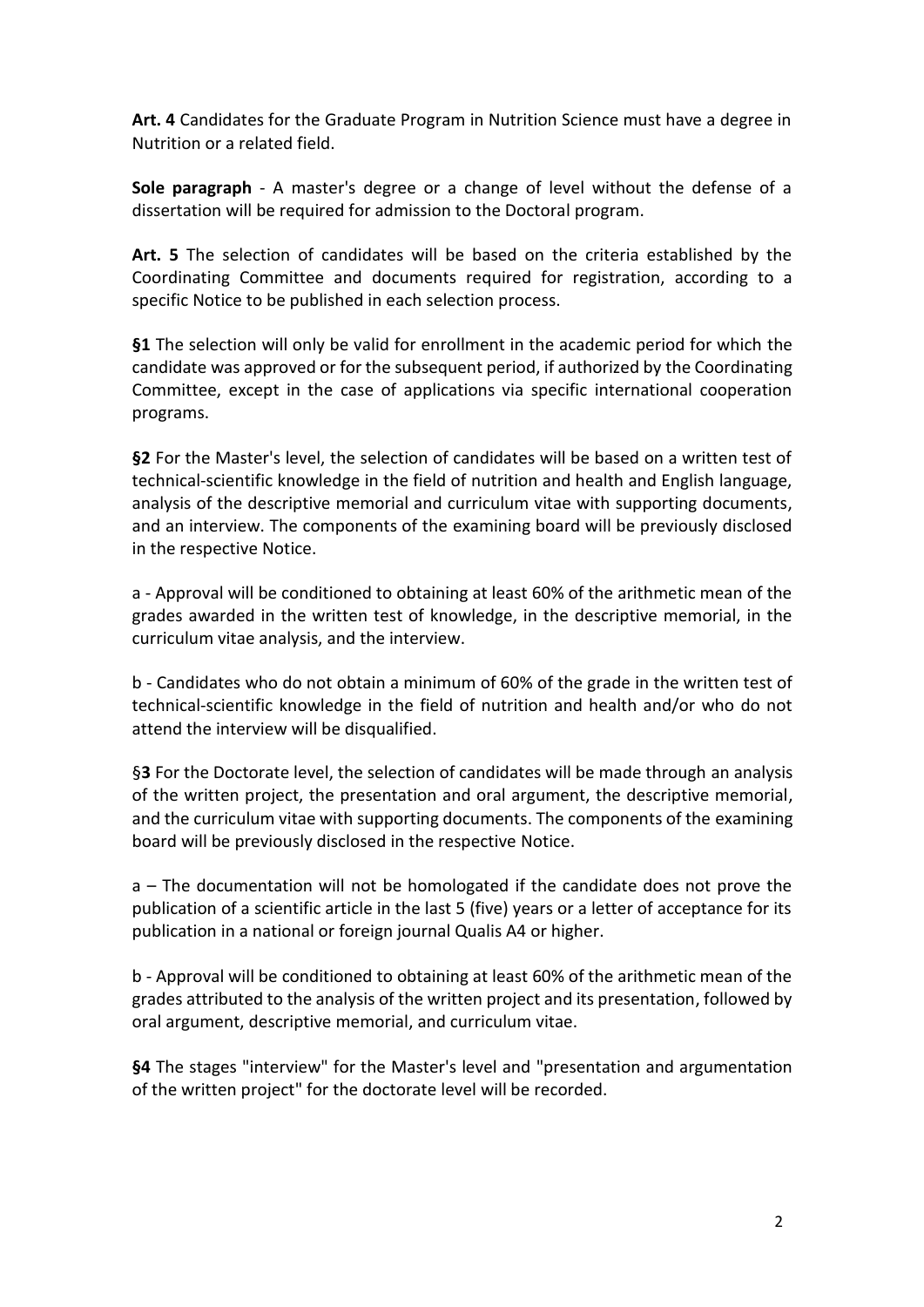**§5** The international student's admission will be made in accordance with the rules of the international agreements valid at UFV. The other international students not included in international agreements with UFV or not participating in the Students-Graduate Program Agreement will be submitted to the same standards required for Brazilian students.

**§6** It is up to the Coordinating Committee, during the selection period, to analyze and/or indicate the need to include placement disciplines in the candidate's study plan, making him/her aware of the fact since the first enrollment.

**§7** The candidate's admission will be conditioned to the availability and interest of a professor accredited as an advisor at PPG.

**Art. 6** Considering UFV Affirmative Action Policy (Resolution No. 08/2019), at the time of registration, the candidate must choose one of the types of reserved vacancies to which he/she wishes to apply: wide competition or vacancies reserved for affirmative actions including self-declared black candidates - black and *pardos*, indigenous candidates and/or people with disabilities.

**§1** PPGCN will reserve 20% of the vacancies offered in each selection process, per Masters and Doctoral course, academic modality.

**§2** Other selection criteria may be adopted by the Coordinating Committee, which will be previously disclosed in the Notice.

**Art. 7** The change of level, which is, moving from the Master to the Doctoral degree, with or without thesis defense, will follow the criteria established in Resolution 014/2012/PPG of 05/02/2012, in addition to the additional merit criteria established by the PPGCN, which are:

1 - Publication of at least 2 (two) scientific articles in Qualis A3 or higher, as 1st author, from research works developed at PPGCN, as part of their Master's studies;

2 - Letter from the candidate justifying the request;

3 - Letter from the advisor with reasoned justification for changing the level;

4 - Letter of acceptance from the doctoral advisor. In exceptional cases, a change of supervisor will be allowed. To this end, the student will forward to the Coordinating Committee a reasoned request signed by him/her, containing awareness of the current and future advisor.

5 - Work plan for the Doctorate;

6 - *Link* to the candidate's Lattes *curriculum vitae*;

7 - Candidate's updated transcript;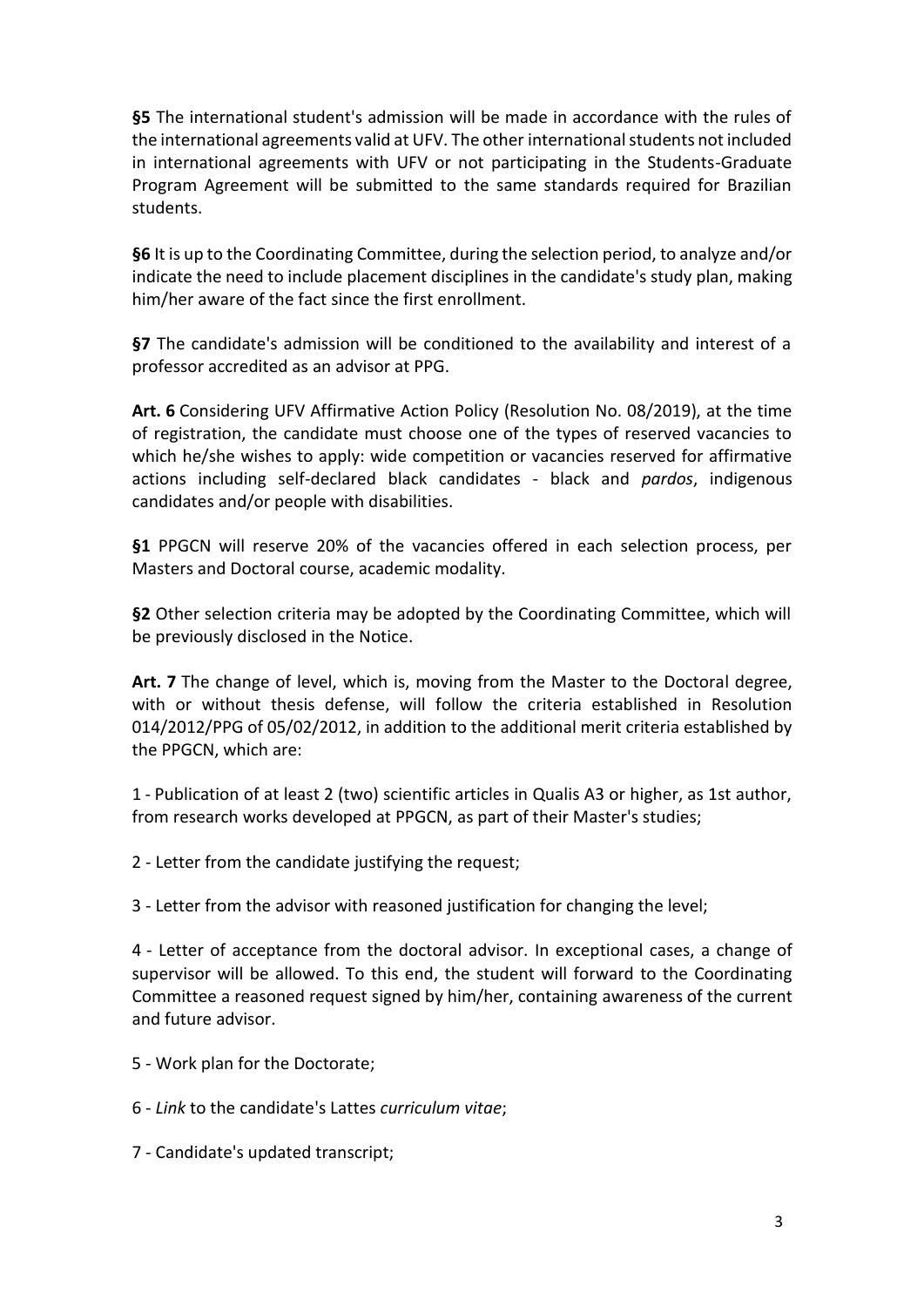**§1** The students who meet these criteria will receive the scholarships awarded to the first places in the classification for the Doctorate.

**§2** The request must be sent to the Coordinating Committee until the 18th month of validity of the Master's degree.

## **CHAPTER III**

## **DIDACTIC REGIME**

**Art. 8** The minimum number of credits in the PPGCN will be 24 (twenty-four) for the Master's and 48 (forty-eight) for the Doctorate.

**Art. 9** The student and his/her advisor must select the disciplines that will compose the study plan to be approved by the Program Coordinating Committee and the Graduate Technical Council.

**§1** For enrollment in the disciplines of the first period of the program, the student's presence at the PPGCN secretariat is mandatory. Master's and Doctoral students should pay attention to the minimum performance coefficient to be achieved in the first period of the course greater than or equal to 65.0 (sixty-five integers) and greater than or equal to 75.0 (seventy-five integers) from the second period of the course.

**§2** The study plan must be submitted to the Coordinating Committee until the end of the student's first term in the program and may be revised according to the advisor.

**Art. 10** English will be considered a mandatory language to satisfy the foreign language requirement for students whose native language is not English.

**§1** The student must be approved in standardized proficiency exams to be indicated by the Office of Research and Graduate Studies to satisfy the English language requirement since they are carried out within a maximum period of 2 years.

**§**2 For students whose native language is not Portuguese, the Portuguese language proficiency exam may be required at the discretion of the Coordinating Committee.

§**3** The deadline for complying with this requirement cannot exceed the end of classes for the second period of the course, after admission, under penalty of dismissal. This deadline also applies to the student who requests cancellation of enrollment.

**Art. 11** It is mandatory for Master's and Doctoral students to enroll in 1 (one) Internship in the teaching discipline, even if the student is a professor at a Higher Education Institution.

**Art**. **12** Master's and Doctoral students must attend disciplines NUT 797 – Seminar I and NUT 798 – Seminar II, respectively.

**§1** Attendance of at least 75% in disciplines NUT 797 – Seminar I and NUT 798 – Seminar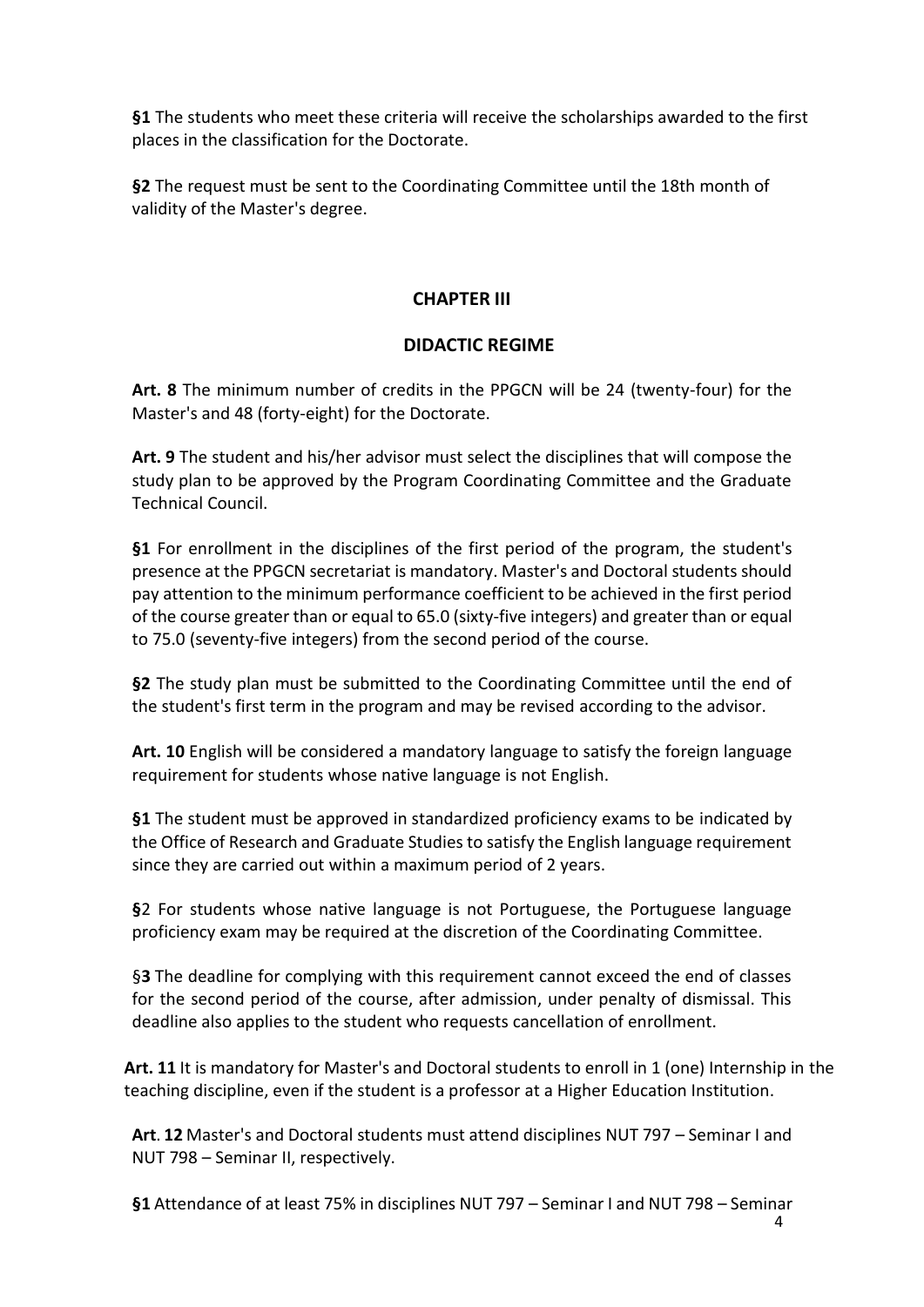II will be required.

**§2** If it is not possible to attend the Seminars, the graduate student must justify the absence, in a specific form, to the Coordinator of the discipline.

§3 If there is a written request to the discipline coordinator, with the supervisor's consent and approval by the Coordinating Committee, the student will be excused from 1 (one) semester in the NUT 797 – Seminar discipline in the case of a Master's degree. In the case of the Doctorate, the student will be excused from the discipline NUT 798 – Seminar II after being approved for the qualifying exam. Under any circumstances, there will be no analysis of requests for exceptionality in the dismissal of Seminars.

**Art**. **13** The disciplines NUT 797 – Seminar I and NUT 798 – Seminar II will grant Master's and Doctoral students 1 (one) and 2 (two) credits, respectively, which will not be computed in the performance coefficient but will be able to integrate the minimum credits required by the Program.

**Art. 14** Each student will be required to present a seminar in the discipline NUT 797 - Seminar I and NUT 798 - Seminar II, to take place preferably in the 2<sup>nd</sup> academic period for the Master's student and the 4<sup>th</sup> period for the Doctoral student.

**Art. 15** The disciplines NUT 781 – Special Activities in Nutrition I and NUT 782 – Special Activities in Nutrition II may grant, at the discretion of the advisor and with approval by the Coordinating Committee, 1 (one) or 2 (two) credits to the Master's or Doctoral Student, respectively, when performing the following activities: Communications in national or international scientific events (publications in conference proceedings with a poster or oral presentation, publications of expanded works in congresses). Publication of scientific article(s) in qualified journal(s), participation in book chapters, cosupervision of undergraduate students (TCC, IC, PIBEX, BIC Júnior, among others), monitoring activity without a scholarship, training at UFV and other institutions, laboratory management activities.

# **CHAPTER IV**

# **DISCIPLINES OFFERED**

**Art. 16** It is up to the PPGCN Coordinating Committee to periodically assess the disciplines offered by the Program, requesting their creation, alterations, and extinction, when relevant.

**Art. 17** To request the cancellation of the PPGCN discipline offered with code NUT scheduled to be offered in the semester, the Coordinator must send a letter to the Head of the Department of Nutrition and Health, with a copy to the PPGCN Coordinating Committee, justifying its cancellation.

**Art. 18** PPGCN Coordinating Committee will appoint one of the professors accredited in the Program to the role of Coordinator of the discipline NUT 797 – Seminar I and NUT 798 – Seminar II. It will be up to this professor to organize the seminar schedule during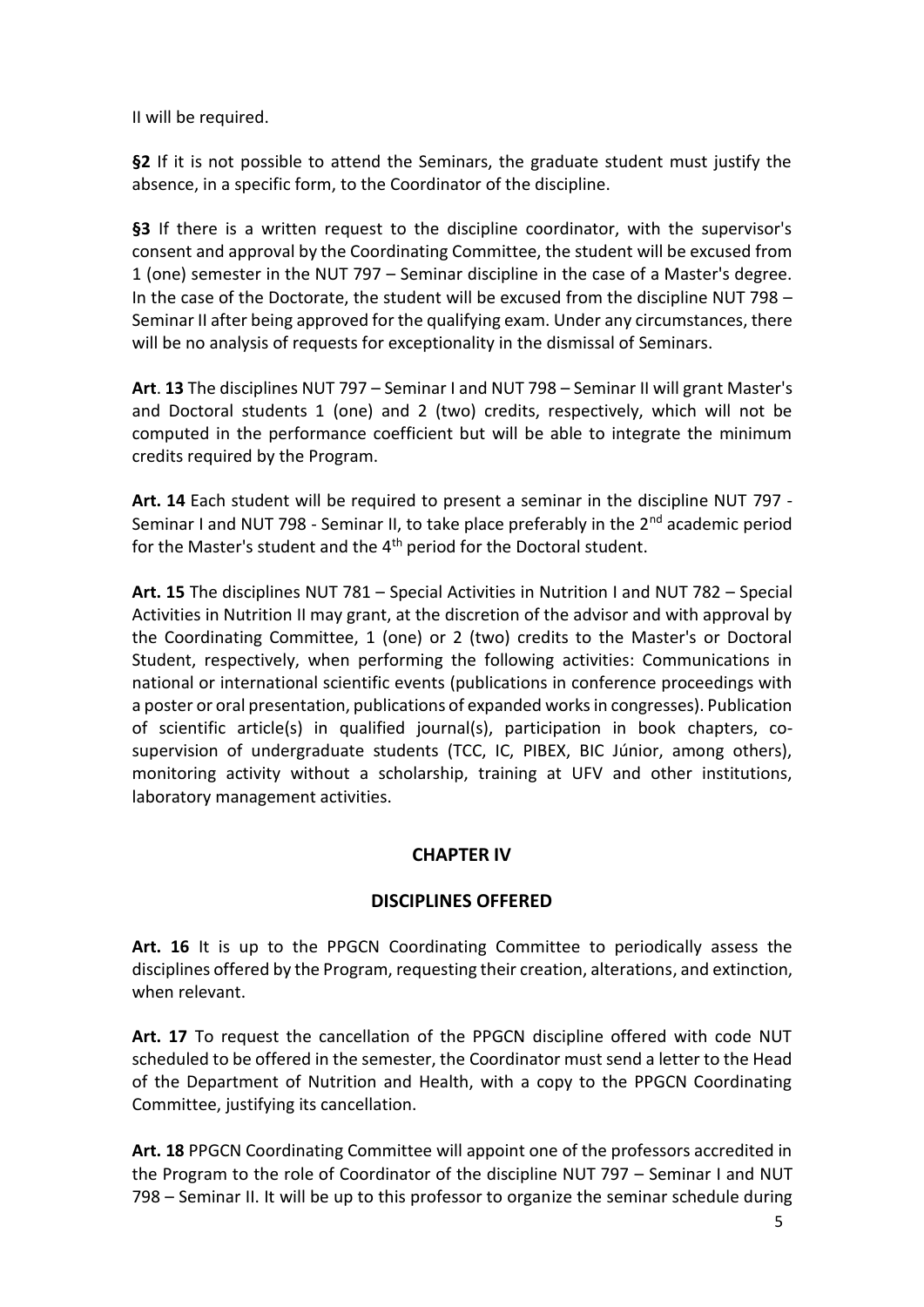the semester, being able to change it when convenient.

**Sole paragraph** - The coordination of disciplines NUT 797 and NUT 798 will be biannual, and the choice of Coordinator will be made by rotation among the accredited professors of the Program, except for those who occupy administrative positions at UFV.

**Art. 19** – Requests for creating Special Problems and Special Topics disciplines must be forwarded to the Coordinating Committee 60 days before their offer. They will only be approved when their extreme need is sufficiently demonstrated to obtain specific knowledge for the student, knowledge that is not addressed in any mandatory or optional discipline of the PPGCN.

## **CHAPTER V**

### **THE SCHOLARSHIP**

**Art. 20** According to the availability, the Coordinating Committee, will allocate a scholarship to the student.

**Sole paragraph** - The scholarship belongs to the program, not the student.

**Art. 21** For granting the scholarship, full-time and exclusive dedication to the Program will be required. The student awarded a scholarship cannot be an employee/servant of the UFV staff.

**§1** The scholarship will be automatically suspended if the student starts to receive remuneration from another source during its term, except in the cases of monitoring II, tutoring of the Open University of Brazil (UAB), and substitute professor, in a 20-hour regime, working in the city of Viçosa.

**§2** The student who leaves to act as a substitute professor in a higher education institution outside Viçosa will have the scholarship suspended. Although the scholarship will be reactivated when he/she returns to Viçosa, it will not necessarily be from the same funding agency as in the period before the student's departure.

**§3** The student who chooses to start the program without a scholarship will not be entitled to grant a scholarship during the duration of his/her course, except if the funding agencies award the Program new scholarships.

**§4** If there is a complaint and proof of remuneration or employment relationship by a PPGCN scholarship holder, the scholarship will be suspended immediately, and the student will be responsible for disciplinary proceedings for non-compliance with this regiment, with a view to his/her dismissal.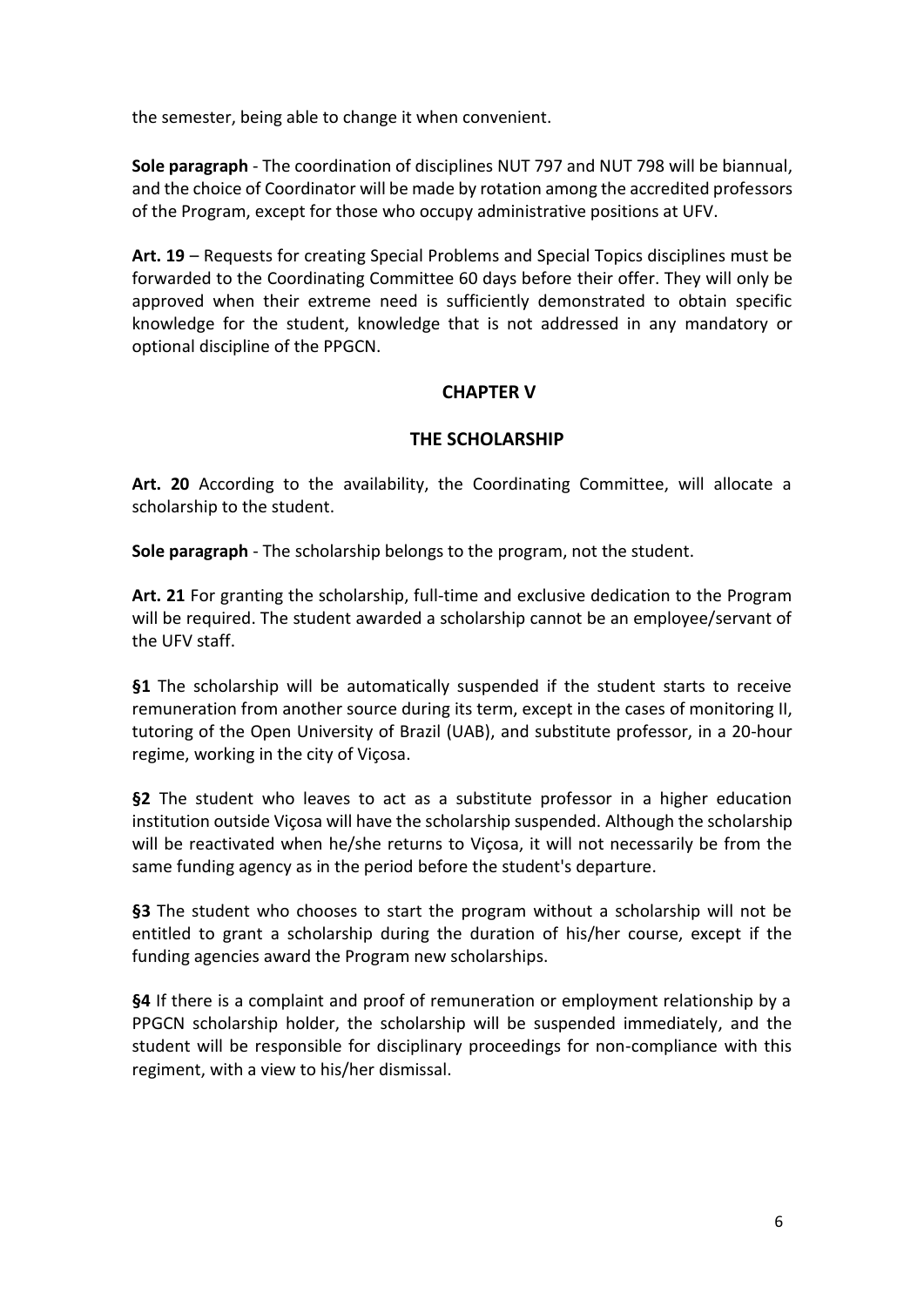**Art. 22** PPGCN Coordination will not guarantee a scholarship to any classified candidates. Upon availability of scholarships, they will be distributed according to the classification order in the selection process.

**Art. 23** The scholarship will have a maximum duration of 24 (twenty-four) months for the Master's and 48 (forty-eight) months for the Doctorate. However, the scholarship time may be reduced at the discretion of the Coordinating Committee.

**Sole paragraph –** In the case of the Doctorate, up to the 36th month, an assessment of the stage of development of the student's work will be made to maintain or not the scholarship. The student must present the following documents with proof to the PPGCN Coordinating Committee:

1. Integralization of credits through academic transcript;

2. Project Presentation in the discipline NUT 798 – Seminar II;

3. Registration of the Research project in SISPPG;

4. Manuscripts in preparation or submitted for publication regarding your thesis topic;

5. Letter from the advisor attesting to the student's endeavor and commitment to publishing the article for the defense of his/her doctorate at 48 months.

**Art. 24** The student will not be able to take a vacation during the scholarship period, being allowed a recess of 20 days per year, a period fixed in a joint agreement with the advisor.

**Art. 25** The student, scholarship holder or not, who leaves Viçosa for a period longer than 30 days must obtain the express consent of his/her advisor in correspondence addressed to the Program Coordination.

**Art. 26** In the case of scholarship holders who leave the country to carry out training in the "sandwich" modality, the reactivation of scholarships when they return to Brazil will not necessarily be from the same funding agency of the period before the student's departure. In this specific case, 48 months of scholarship will be automatically granted.

**Sole paragraph** – If the student returns to Brazil before the expected end of the training, there will be no guarantee of immediate reactivation of the scholarship.

**Art. 27** The scholarship may be suspended or canceled by the Coordinating Committee or by the Funding Agency for academic or disciplinary reasons, and the scholarship holder has no right of appeal or compensation.

**Sole paragraph** - The suspension or extension of enrollment is a reason for immediate suspension of the right to the scholarship, without any right acquired upon the student's return.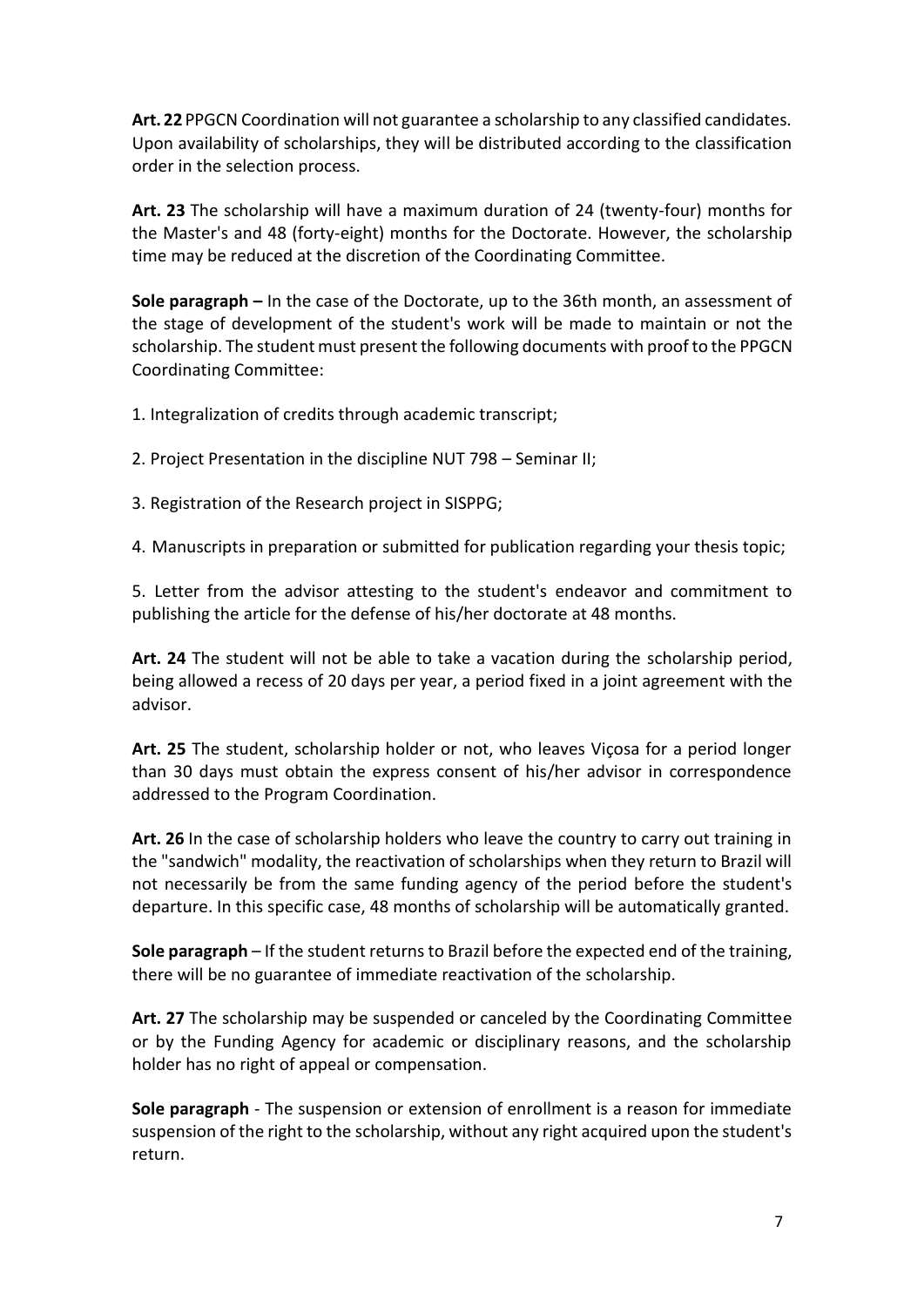**Art. 28** The student, who receives a bench fee linked to the scholarship, must use it in a joint agreement with the advisor.

# **CHAPTER VI**

## **ACCREDITATION AND RE-ACCREDITATION OF PROFESSORS**

**Art. 29** Accreditation or re-accreditation for the exercise of postgraduate activities will be carried out with the following considerations, in compliance with Resolution No. 3/2009 of the Teaching, Research, and Extension Council, the highest decision-making body in the didactic-scientific plan of the Federal University of Viçosa.

**§1** PPGCN Coordinating Committee will be responsible for deciding on requests for accreditation of PPGCN professors and/or advisors as advisors in other Graduate Programs internal or external to UFV.

**§2** The accreditation or re-accreditation of the advisor will be valid for four years. The professor will forward to the PPGCN Coordinating Committee his/her request for accreditation or re-accreditation as a program advisor. This request will be assessed by the Coordinating Committee based on the criteria established in this Regiment and will forward the opinion to the Office of Research and Graduate Studies.

**Art. 30** For accreditation and re-accreditation, the professor must meet the minimum criteria for teaching, training of human resources, and intellectual production activities:

**§1** For accreditation for the Master's degree:

I - Teaching

Work in a postgraduate discipline for at least 120 class hours during the quadrennium or 30 class hours per year.

II – Training of human resources

≥ 4.0 titleholders (dissertation equivalent) per quadrennium as co-advisor at the PPGCN, preferably, or in Graduate Programs at UFV.

III – Intellectual production

The professor must publish articles in A1, A2, A3, or A4 journals during the quadrennium, with the participation of PPGCN students, totaling at least 180 points, according to the document on Nutrition Area at CAPES.

IV- Research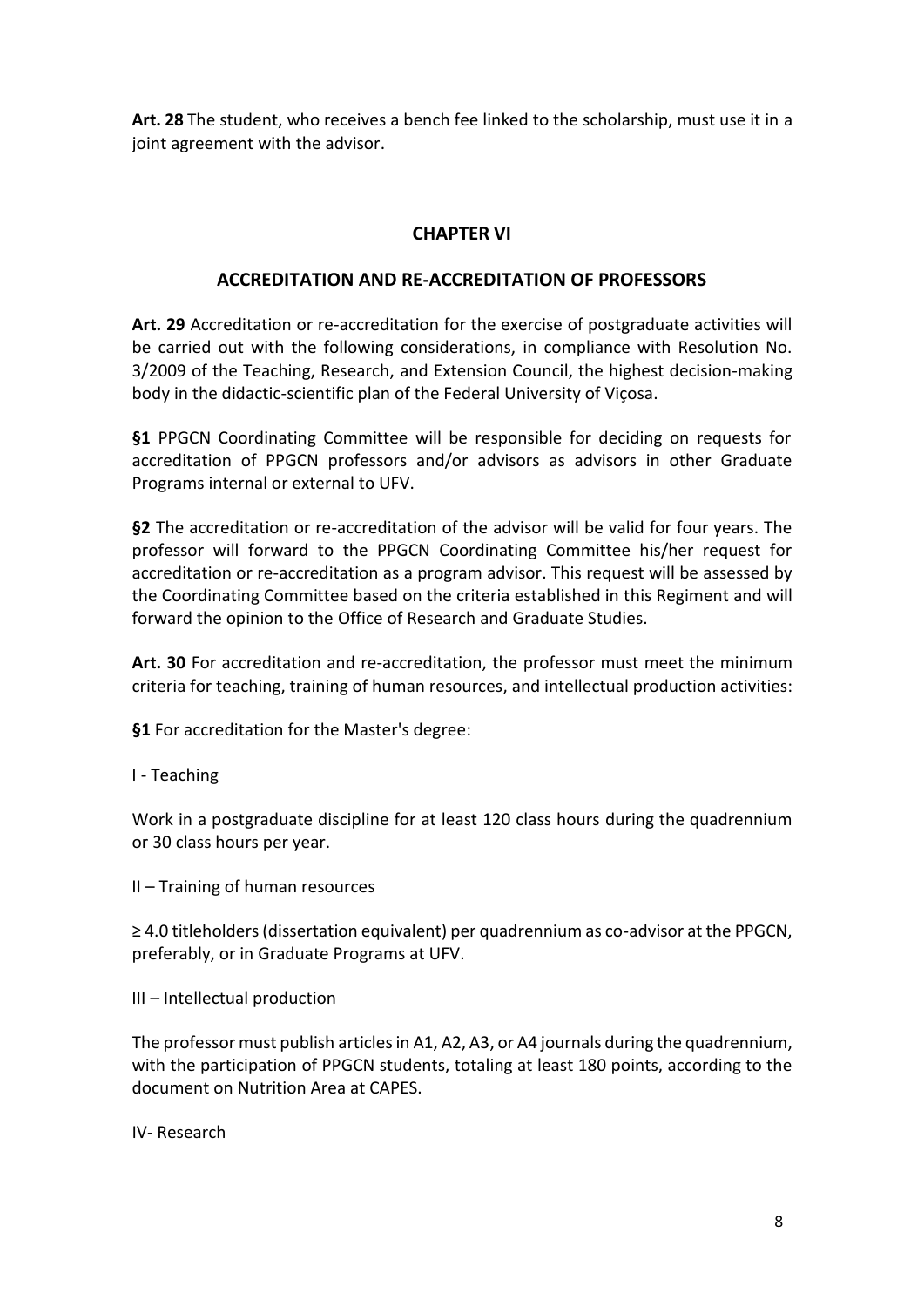The professor must prove participation in a research project funded in the last four years.

**§2** For re-accreditation for the Master's degree:

I - Teaching

Work in a postgraduate discipline for at least 120 class hours during the quadrennium or 30 class hours per year.

II - Training of human resources

≥ 3,0 titleholders (dissertation equivalent) per quadrennium as co-advisor at the PPGCN

III - Intellectual production

The professor must publish articles in A1, A2, or A3 journals during the quadrennium with the participation of PPGCN students, totaling at least 240 points, according to the document on the Nutrition Area at CAPES.

IV- Research

The professor must prove participation in a research project funded in the last four years.

**§3** For accreditation for the Doctoral degree:

I - Teaching

Work in a postgraduate discipline for at least 120 class hours during the quadrennium or 30 class hours per year.

II - Training of human resources

≥ 4,0 titleholders (dissertation equivalent) per quadrennium as an advisor at the

PPGCN.

III - Intellectual production

The professor must publish articles in A1, A2, or A3 journals during the quadrennium with the mandatory participation of PPGCN students, totaling at least 300 points, according to the document on the Nutrition Area at CAPES.

IV – Research

The professor must prove the coordination of a funded research project or submission for funding in the last four years.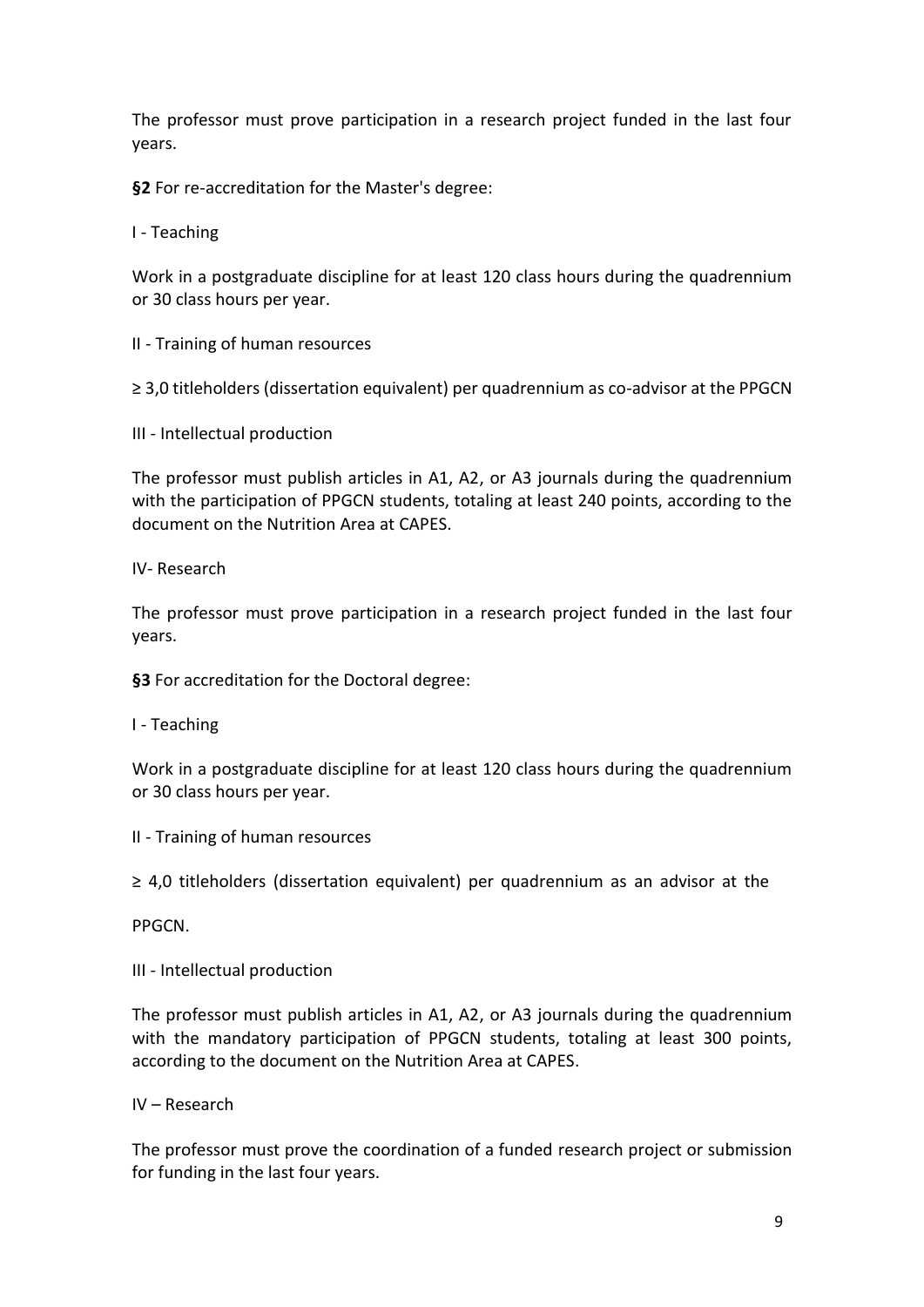**§4º** For re-accreditation for the Doctoral degree:

I - Teaching

Work in a postgraduate discipline for at least 120 class hours during the quadrennium or 30 class hours per year.

II - Training of human resources

≥ 4,0 titleholders (three equivalent dissertations and one thesis) per quadrennium as an advisor at PPGCN.

III - Intellectual production

The professor must publish articles in A1, A2, or A3 journals during the quadrennium with the mandatory participation of PPGCN students, totaling at least 380 points, according to the document on the Nutrition Area at CAPES. In addition, the professor candidate for re-accreditation must be listed as the last author showing his/her leadership in the articles or appear as the corresponding author.

IV- Research

The professor must prove the coordination of a research project funded in the last four years.

### **CHAPTER VII**

### **STUDENT ORIENTATION**

**Art. 31** The student's orientation will be carried out by a professor accredited in the program, meeting the accreditation and re-accreditation rules in the Stricto Sensu Graduate Regulation and in this Regulation.

**Art. 32** The designation of the advisor will be made based on availability and interest for orientation, scientific production, qualified demand, and involvement with discipline in the program, in addition to the affinity of his/her area of work/activity with that of the candidate.

**Sole paragraph -** The advisor, whose average time of the titleholding of his/her advisers, accumulated in the last four years, is greater than 24 months for the Masters and 48 months for the Doctorate, may not receive new advisers and not be contemplated with CAPES resources, when available.

**Art. 33** The advisor may supervise the research for the elaboration of the dissertation or thesis individually or, with the student's participation, may choose co-advisors to compose the Orientation Committee.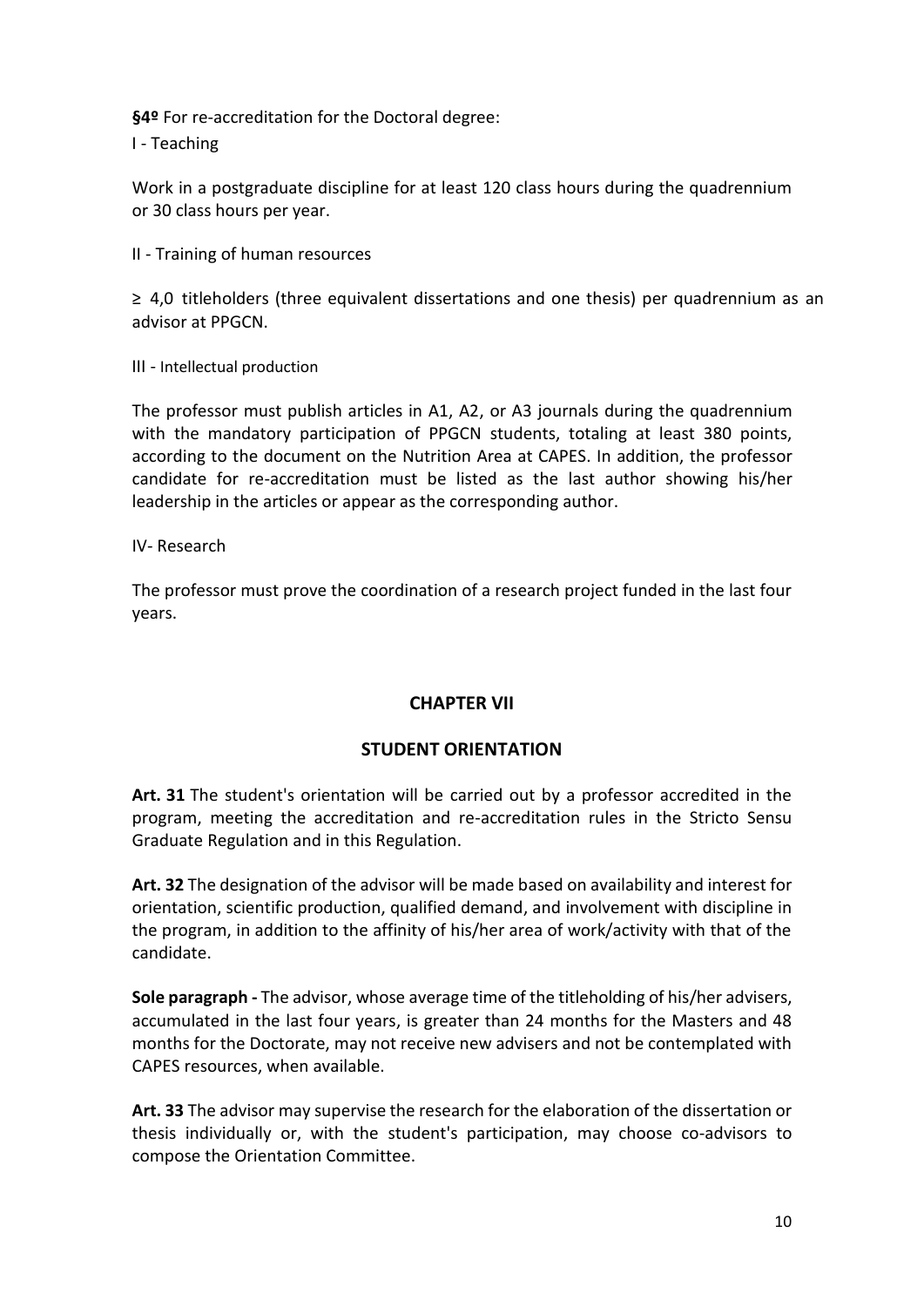**Art. 34** It is up to the advisor to organize the study plan, guide the research object of the dissertation or thesis, and assess the student's progress and academic difficulties.

**Art. 35** The change of advisor may occur upon formal request, duly justified by one of the interested parties, and approved by the Coordinating Committee.

**Art. 36** If the research is carried out in another institution, a co-advisor, duly accredited by the UFV Graduate Technical Council, may be appointed.

**Art. 37** - The maximum number of advisers per advisor in the Program or summed with other graduate programs will follow the determinations established by CAPES.

## **CHAPTER VIII**

## **THE RESEARCH**

**Art. 38** The student must submit a research project to the DNS Research Commission, according to PPG rules. It must be registered before the enrollment of the  $3<sup>rd</sup>$  academic period for the Master's student. In the case of the Doctorate, the research project will be defended until the end of the  $4<sup>th</sup>$  academic period for registration purposes.

**§1** Before being forwarded to the Ethics Committee and the DNS Research Committee, the PPGCN Coordinating Committee must appreciate the project.

**§2** The doctoral student's research project will be assessed by a board composed of 4 (four) members: an advisor, two internal members of the Program, who may or may not be co-advisors, and one member appointed by the Research Committee.

**Art. 39** The rules for operationalizing dissertation or thesis projects by PPGCN/DNS/UFV students must follow the UFV project registration rules.

# **CHAPTER IX**

# **QUALIFYING EXAM**

**Art. 40** - Every student candidate for Doctor Scientiae will take the qualifying exam.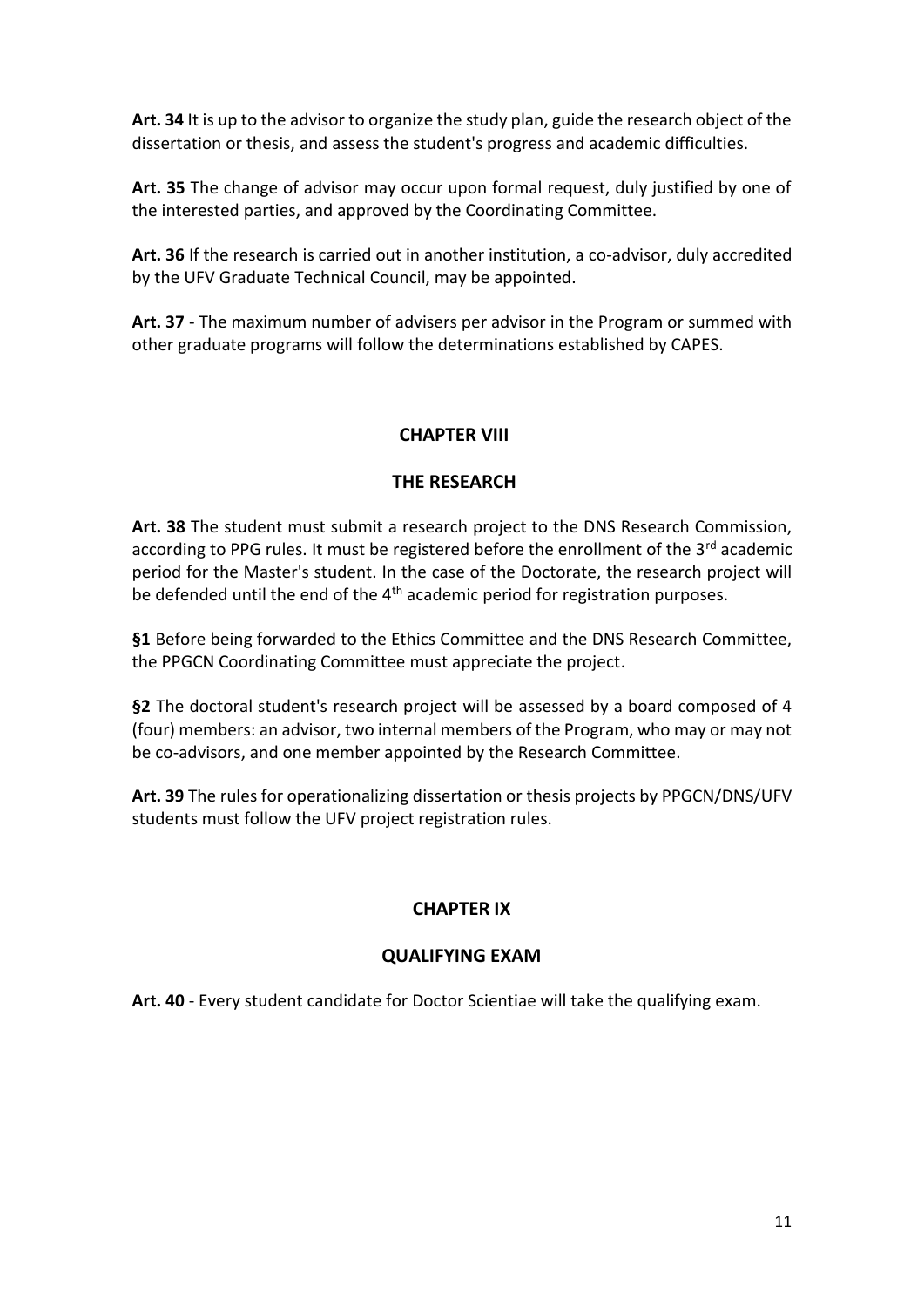**Sole paragraph** –The objective of the qualifying exam is to assess the student's proficiency in knowledge in his/her area of investigation, as well as in related areas of relevance to the activities; the student's ability to understand and critically analyze scientific works in his/her line of research and; the potential in the sense of giving an adequate experimental approach to solving a problem proposed.

**Art. 41** The doctoral student's orientation committee will assess and approve the request for a qualifying exam that will be forwarded to the Program Coordinator for appreciation and request by the examining board.

**Sole paragraph** –The examining board must have five titular members and two substitutes. One of the members must be a Nutritionist.

**Art. 42** Only students who have integralized the credits provided in their Study Plan can take the qualifying exam.

**§1** To the student enrolled in the Internship in Teaching, it will be facultative to take the qualifying exam if it is the only discipline missing to fulfill the study plan, regardless of the integralization of the minimum number of required credits.

§2 The qualifying exam must be concluded by the end of the 6<sup>th</sup> period of the student's admission to the Program.

**Art. 43** The qualification will consist of two stages, one written and one oral, dealing with areas of knowledge relevant to the student's formation.

**§1** The written stage must consist of at least one scientific article (review or original) related to the theme of the thesis, as well as the presentation of preliminary data covering theoretical reference, objectives, methodology, results, discussion, and perspectives for continuing the study.

**§2** The oral stage must be carried out upon argumentation by the board, covering themes of your research and subjects related to nutrition science.

# **CHAPTER X**

### **DISSERTATION OR THESIS**

### **Preparation**

**Art. 44** The dissertation or thesis must be presented in the format of a technicalscientific article and follow the general rules of the PPG from UFV.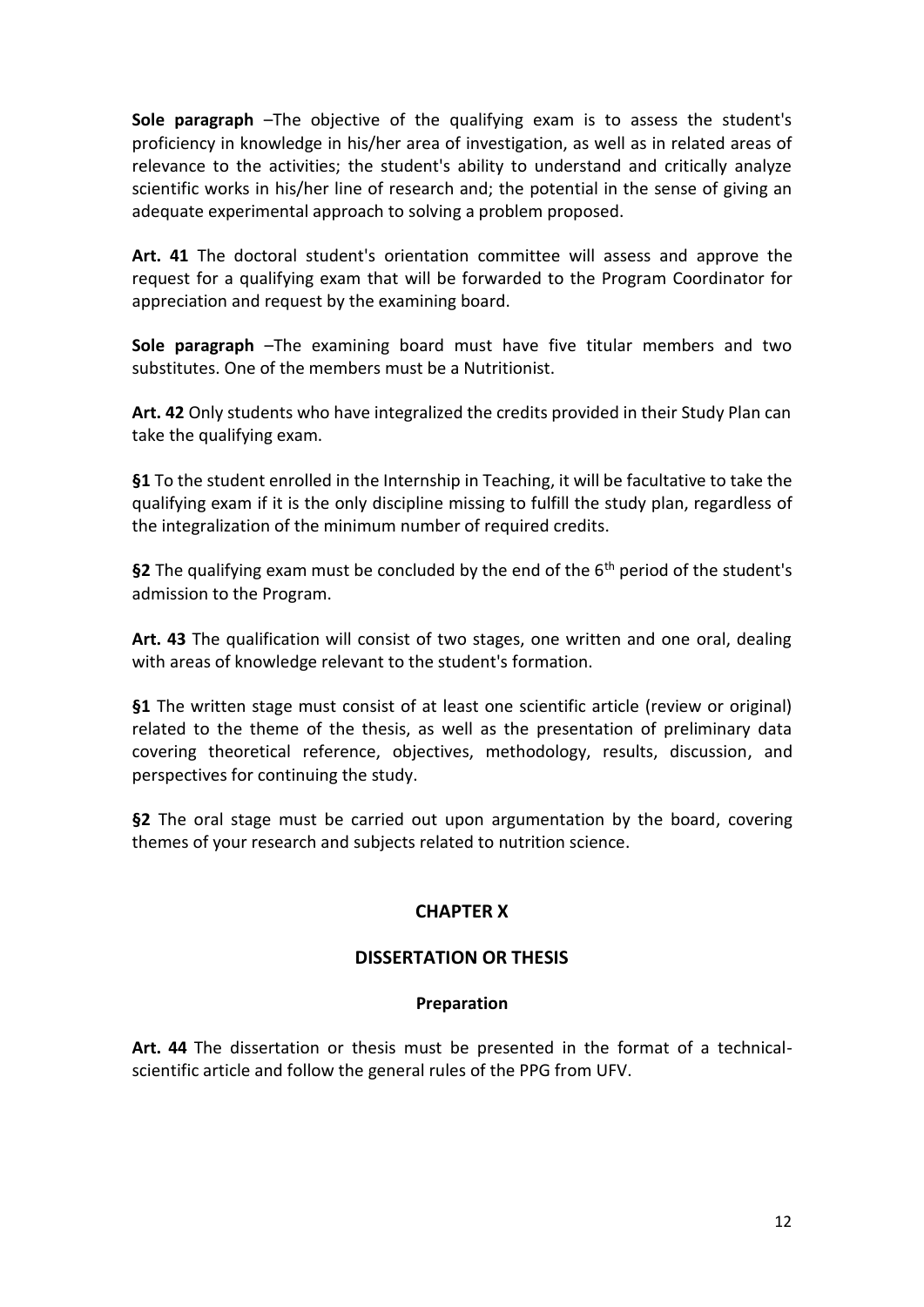**§1** The dissertations or theses and the resulting publications must include the mention of the funding agency of the scholarship and the research project.

**§2** It will be allowed to adopt a systematic review article with meta-analysis as a dissertation. The dissertation structure should include pre-textual, textual, and posttextual elements.

### **The Defense**

**Art. 45** The board composition, deadlines, and requirements will comply with the rules presented in the Stricto Sensu Graduate Regiment.

**§1** The student must deliver to the PPGCN Secretariat a statement from the advisor stating that he/she has received a copy of the research database to request the composition of the examining board.

**§2** For doctoral students, CNPq scholarship holders, deliver the accountability of the bench fee, according to the form available on the Program website and the request letter for thesis examining board appointment.

**§3** The doctoral student will only be able to defend the thesis after proof of acceptance of at least 1 (one) article as  $1^{st}$  author, with the advisor as co-author, during the period of validity of the Doctorate, in journals Qualis A3 or higher.

**Art. 46** The advisor whose student cannot defend the dissertation within 24 (twentyfour) months or thesis within 48 (forty-eight) months must present to the Coordinating Committee a justification and an expected date for the defense of the dissertation or thesis.

**Sole paragraph** –. If it is expected that there will be no defense of the dissertation until the 24<sup>th</sup> month or of the thesis until the 48<sup>th</sup> month, the student may receive a grade N (non-satisfactory) in Research at the end of the 3rd period in the case of the Master's student, and  $7<sup>th</sup>$  period, in the case of the doctoral student.

**Art. 47** For the defense, the candidate must present his/her specific dissertation or thesis seminar in the presence of the examining board, which will be chaired by the advisor or by a member of the Coordinating Committee in the absence of the advisor, and open to the public.

### **Disclosure**

**Art. 48** Master and Doctoral students will be guaranteed the first author position in a technical-scientific article arising from the dissertation or thesis work since they present it in a proper format for publication in an indexed scientific journal within six months from the defense date of the dissertation or thesis. If this deadline is not met, the first author's right is transferred to the advisor or to whomever he/she designates.

**§1** Research results may only be published, by any means, with the express authorization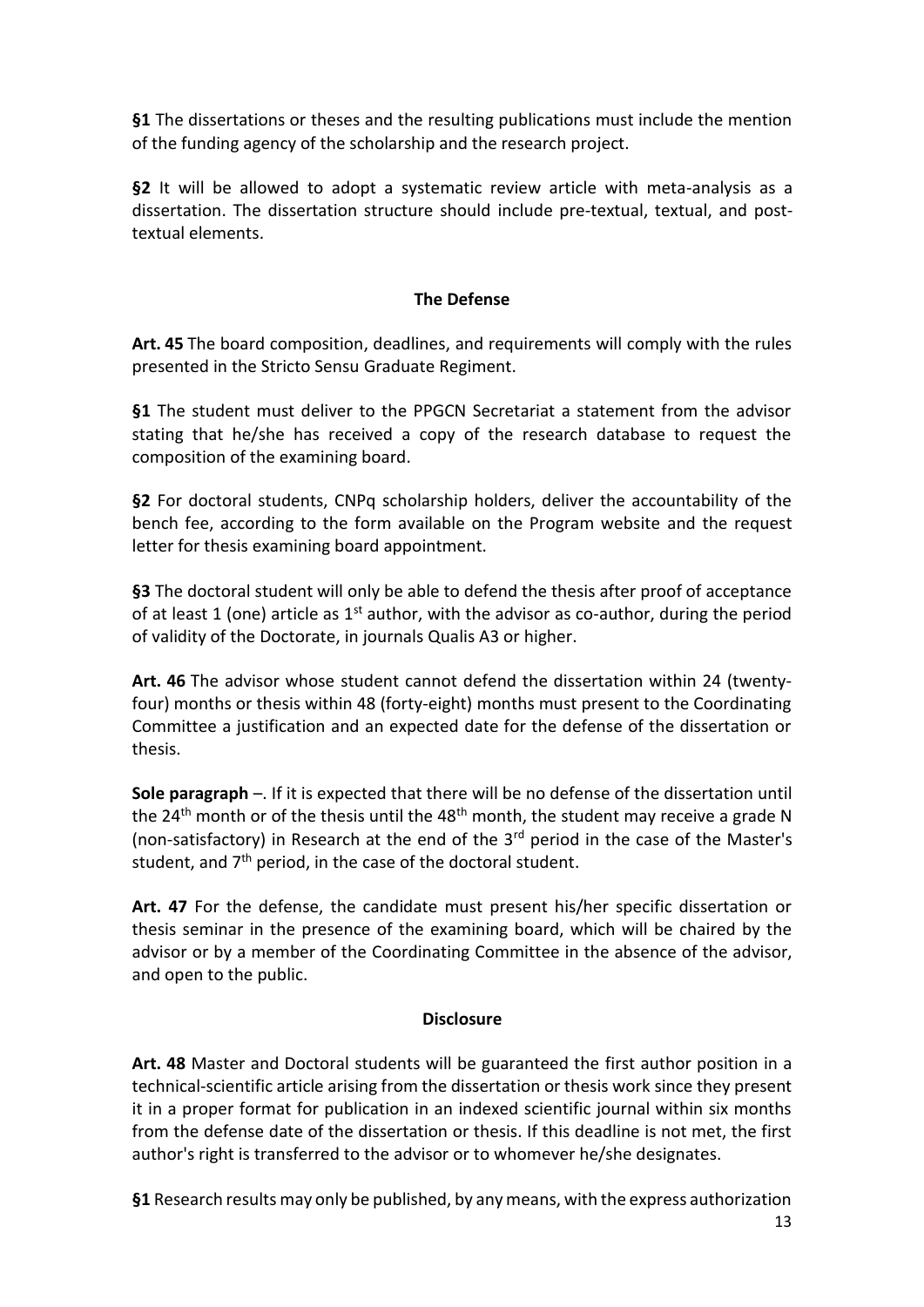of the advisor, and the Federal University of Viçosa must be mentioned, in the appropriate way, as the work's origin.

**§2** The student's link to be indicated in work carried out during the course (whether related to the dissertation, thesis, or not) must be that of the Department of Nutrition and Health of the Federal University of Viçosa. Even when affiliated with another institution, the alumnus must mention the name of the UFV.

**§3** Publications must include the mention of the funding agency of the scholarship, the research project, and CAPES (code 001) for promoting the Graduate Program.

**§4** The corresponding author of the technical-scientific articles will be the advisor.

**Art. 49** In addition to the copies of the dissertation or thesis required by the Stricto Sensu Graduate Regiment, the student must deliver a copy of it and the advisor's statement stating that the copy of the research database has been received to the PPGCN secretariat.

## **CHAPTER XI**

## **ACADEMIC TITLE**

**Art. 50** The title of Magister Scientiae (MS) and Doctor Scientiae (DS) in Nutrition Science will be awarded to the candidate who meets the requirements in this Regulation and in the Stricto Sensu Graduate Regulation of the Federal University of Viçosa.

### **CHAPTER XII**

#### **FINAL PROVISIONS**

**Art. 51** PPGCN will be governed by the present Regulation, the UFV Stricto Sensu Graduate Regulation, and other rules approved by the competent Higher Collegiate Bodies.

**Art. 52** The provisions in this regiment may be modified by competent bodies, even during the academic year.

**Art. 53** This regiment will be valid on the date of its approval by the competent bodies.

**Art. 54** Omission cases will be analyzed by the PPGCN Coordinating Committee.

Approved by the Coordinating Committee of the Graduate Program in Nutrition Science at its 208<sup>th</sup> meeting, held on August 30, 2021.

#### **Coordinating Committee members:**